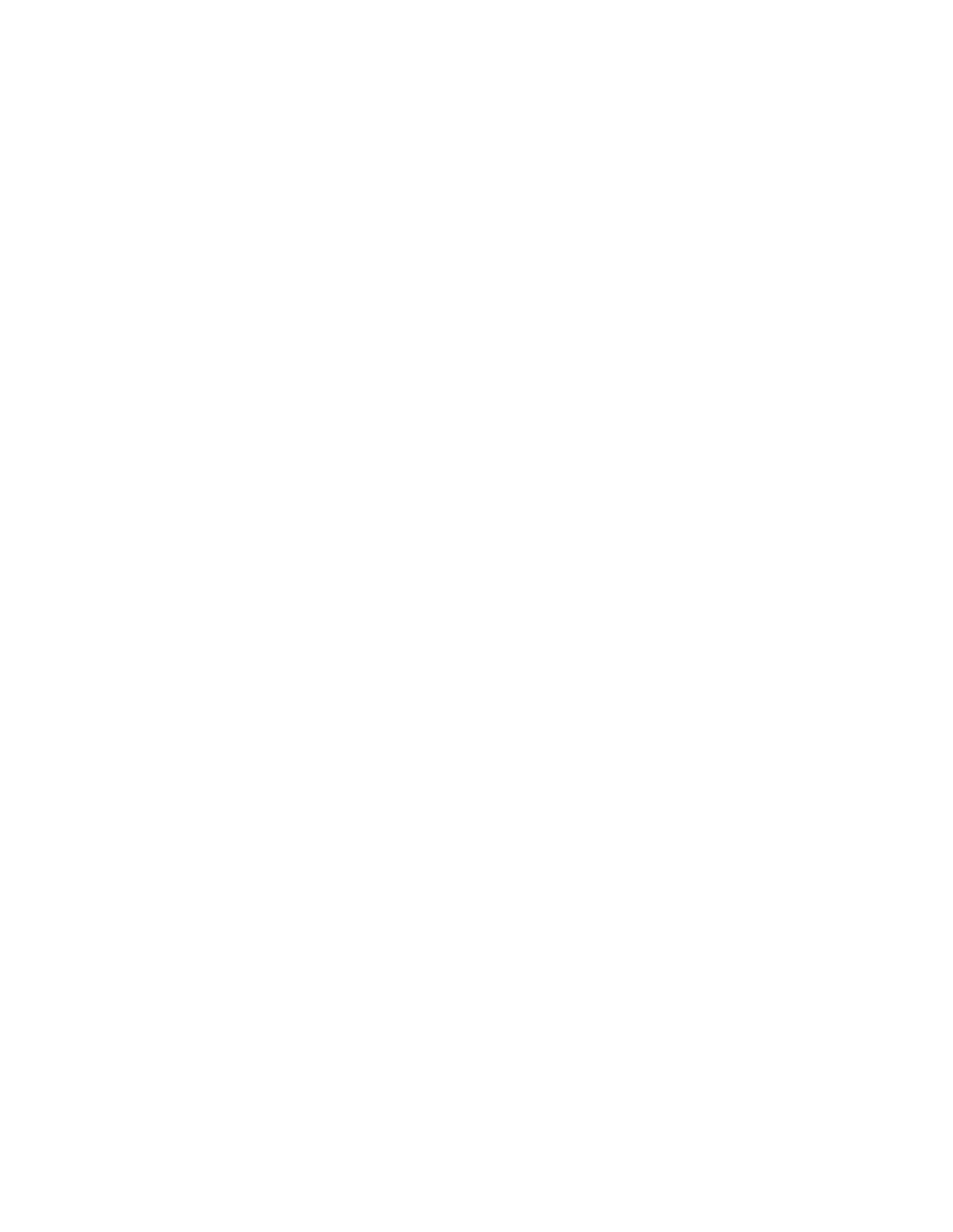Chairman Grassley, Senator Baucus, and Members of the Committee, I appreciate the opportunity to appear before you today to discuss questions that the termination of United Airlines' pension plans raises about private defined-benefit pensions in the United States and the issues confronting the Pension Benefit Guaranty Corporation (PBGC). Defined-benefit pensions are an important aspect of labor compensation for millions of people in the United States today, as they will continue to be for decades to come. Recent experience suggests three key observations:

- $\blacksquare$  In structuring future policy, it is important to distinguish between the portion of pension underfunding and resultant PBGC liabilities that is an unchangeable legacy of the past and the portion of underfunding—and the attendant claims to be assumed by PBGC in the future—that may be reduced over time by changes in policy.
- **EXECUTE:** With regard to legacy underfunding, the essential policy question is how to distribute the costs of the shortfall among shareholders, workers, and, perhaps ultimately, taxpayers.
- $\blacksquare$  With regard to the future of the defined-benefit pension system, the key challenge is to design the appropriate mix of incentives for self-insurance (such as appropriate standards for funding) and for purchased insurance (such as that provided by PBGC) to ensure that workers will receive the portion of their compensation promised in the form of a defined-benefit pension—despite changes in a firm's fortunes, the growth or decline of an industry, and the overall performance of the economy.

For workers employed by a company that provides a defined-benefit plan, the promised annuity is often a substantial part of their compensation and an important aspect of their planned retirement income. However, the long period between when the compensation is earned and when the annuity is paid increases the potential for adverse economic events in the interim. Therefore, in the absence of a system of insurance, the availability of benefits from defined-benefit plans depends on the adequate funding of those benefits.

Lawmakers initially became concerned about workers' receipt of promised pension benefits after the failure of several large plans in the 1960s, which eventually led to the enactment in 1974 of the Employee Retirement Income Security Act (ERISA). That law specified minimum standards that pension plans must meet regarding participation, accrual of benefits, vesting, and funding. Along with those standards, PBGC was created to insure pension beneficiaries against the loss of promised benefits as a result of a plan's inadequate funding. At the end of 2004, PBGC insured the pension benefits of more than 44 million workers and retirees. It had assumed responsibility for paying the benefits of about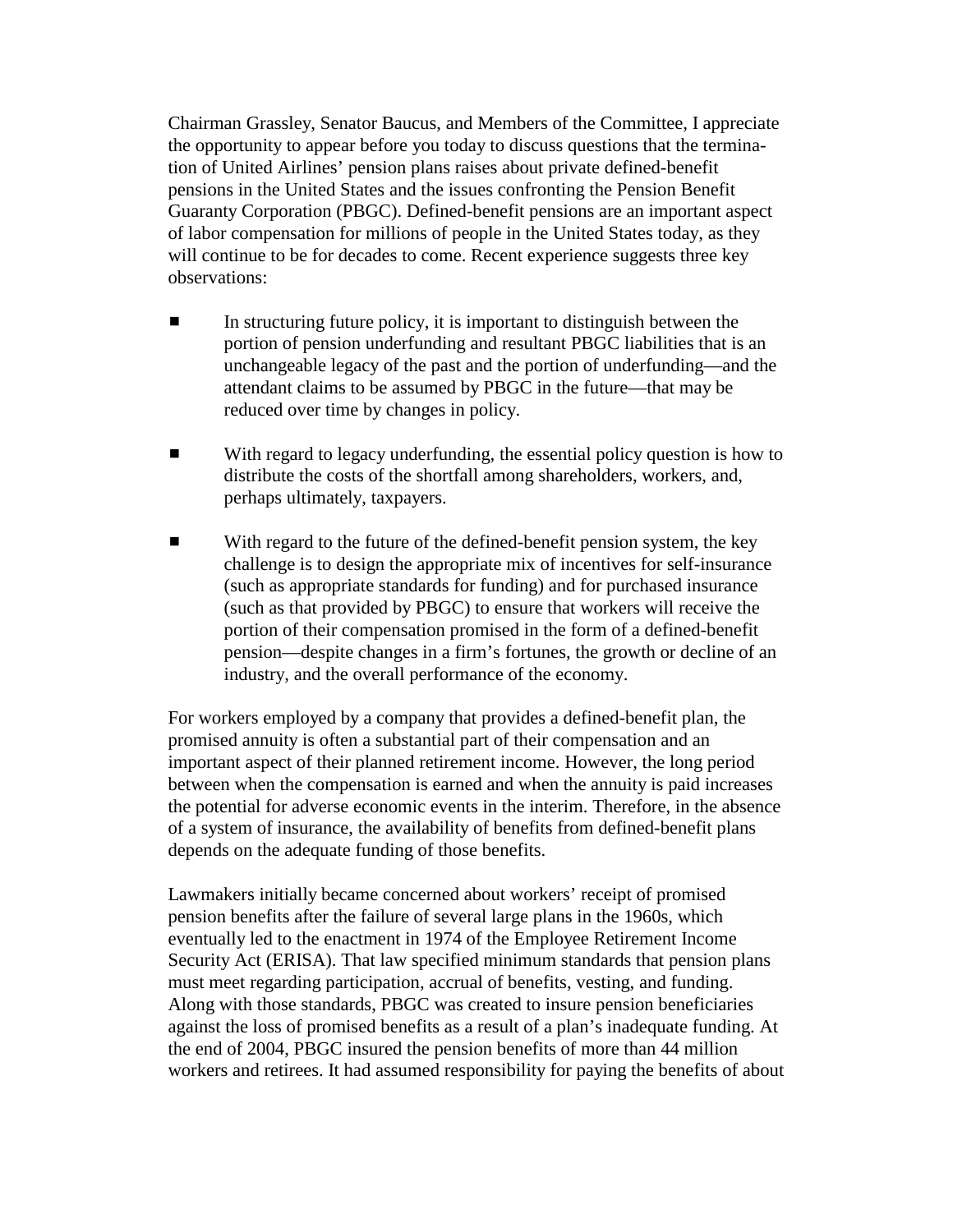a million workers and retirees whose plans had terminated without sufficient funds to pay all insured benefits.

Since the enactment of ERISA, the percentage of active workers covered by defined-benefit plans has declined substantially, whereas coverage under definedcontribution plans has risen.<sup>1</sup> On the basis of forms filed each year by employers, the Department of Labor estimated that in 1980, about 40 percent of all private wage and salary workers participated in a defined-benefit plan, 19 percent were in some type of defined-contribution plan, and 11 percent participated in both kinds of plans.2 By 2004, the Bureau of Labor Statistics reports, 21 percent of all workers in private industry were participating in a defined-benefit plan, 42 percent were participating in defined-contribution plans, and 13 percent were participating in both. $3$ 

Despite the decline in the share of workers that defined-benefit plans now cover, such plans are likely to remain a major source of income for many retired workers and their families well into the future. A study based on the Social Security Administration's Model of Income in the Near Term estimated that 53 percent of current retirees (those born between 1926 and 1935) were members of families that received income from defined-benefit pensions, whereas 46 percent received income from retirement accounts (including individual retirement accounts).<sup>4</sup> As retired workers who are covered by defined-benefit plans are replaced by workers covered by defined-contribution plans, those percentages will gradually reverse, according to the study's authors. For retirees born late in the baby boom (around 1960), an estimated 40 percent will receive income from defined-benefit pensions, and 59 percent will receive income from retirement accounts.

## **The Scale of Pension Underfunding**

At present, the underfunding of defined-benefit pension plans is a pervasive and sizable phenomenon. PBGC estimates that the vast majority of plans are currently

<sup>1.</sup> A defined-benefit plan is an employment-based retirement plan that promises retirees a certain benefit upon retirement, regardless of the plan's investment performance. Under a definedcontribution plan, such as a 401(k) plan, benefits in retirement depend on what employers and employees have contributed and on the investment performance of those funds.

<sup>2.</sup> Department of Labor, Employee Benefits Security Administration, "Abstract of 1999 Form 5500: Annual Reports," *Private Pension Plan Bulletin*, no. 12 (Summer 2004).

<sup>3.</sup> Department of Labor, Bureau of Labor Statistics, *National Compensation Survey: Employee Benefits in Private Industry in the United States, March 2004* (November 2004).

<sup>4.</sup> Barbara A. Butrica, Howard M. Iams, and Karen E. Smith, "The Changing Impact of Social Security on Retirement Income in the United States," *Social Security Bulletin*, vol. 65, no. 3 (2003/2004).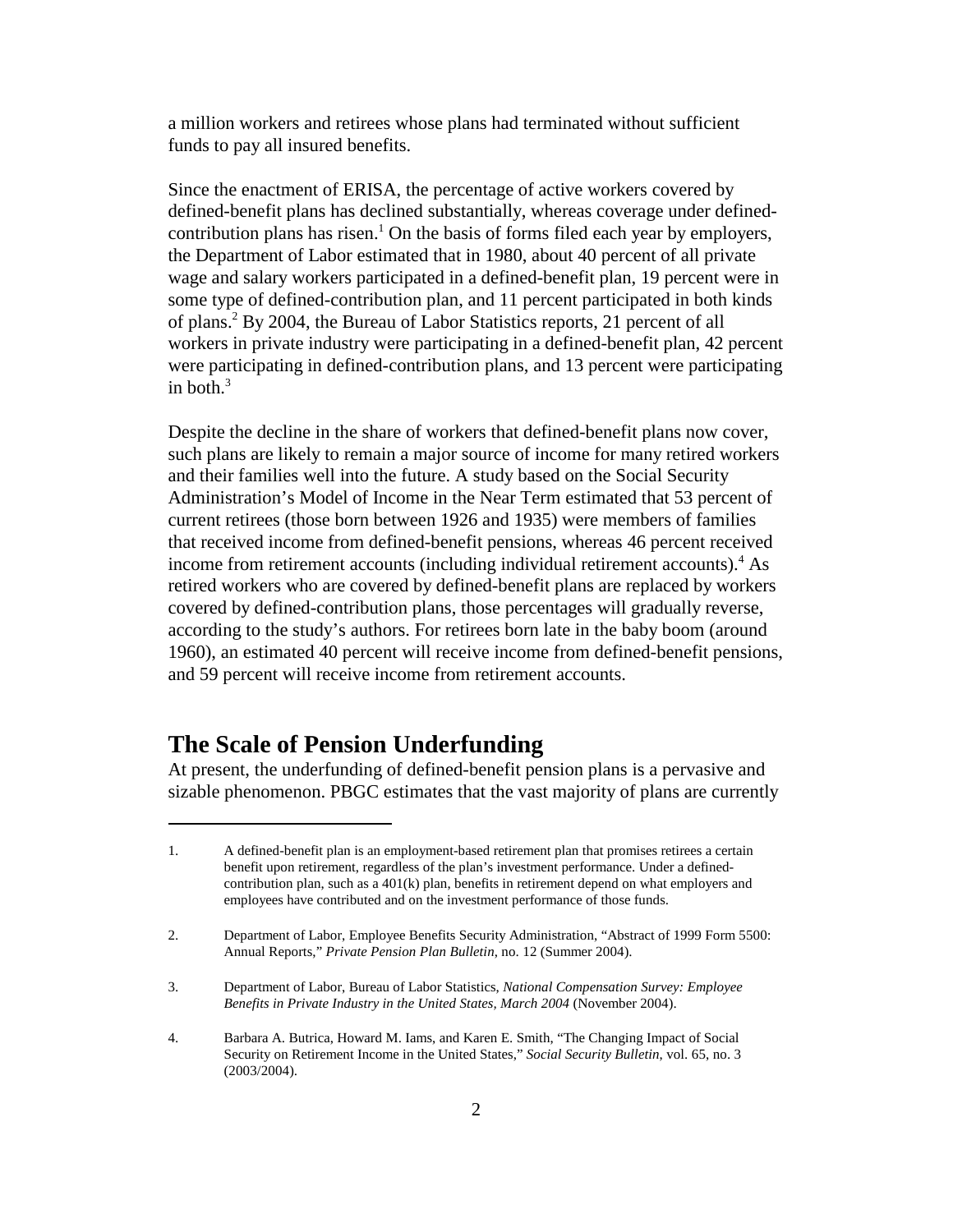underfunded to some degree. The agency's best estimate of total underfunding (on a termination basis) among all insured plans is \$600 billion—\$450 billion for single-employer plans and \$150 billion for multiemployer plans.<sup>5</sup> Of course, all estimates of underfunding are just that: estimates. As such, they are sensitive to projections about interest rates, future returns on assets, retirement ages, and life expectancies. A shift in those factors—especially in interest rates—could have a substantial effect on projections of underfunding.

## **The Financial Condition of the PBGC**

Part of the challenge presented by efforts to reform the defined-benefit pension system are the different terms used to describe the system's problems and the various methods used to measure them. As a federal agency, PBGC's finances are part of the federal budget, which is presented and tracked largely on a cash basis; however, the financial condition of pension plans is usually stated in accrual terms.6 Both methods use such terms as liabilities and assets, obligations, and deficits, although cash and accrual accounting approach those measurements in different ways. The two methods can and, in fact, do produce different and often conflicting measures of PBGC's financial condition.

### **Cash Accounting**

PBGC's resources are divided between two funds: an on-budget fund for receipts of premiums and outlays for benefits and administrative costs, whose transactions since 1980 have been included in federal budget totals; and a nonbudgetary trust fund, in which the assets of terminated plans are held until used to help pay benefits. According to the government's cash accounting, PBGC ran a cumulative onbudget surplus of more than \$12 billion from 1981 through 2004. (The only year in which PBGC incurred a cash deficit, amounting to \$229 million, was in 2003.) An observer looking only at PBGC's on-budget accounts, as the federal budget does, might conclude that the agency was on a firm financial footing. That conclusion would be misleading, however, because it ignores the agency's longterm financial picture.

<sup>5.</sup> By law, the funding rules and insurance system treat pension plans sponsored by a single employer differently than those sponsored by more than one firm, which are referred to as multiemployer plans. Although both types of plans are experiencing similar problems, PBGC underwrites much more liability for single-employer plans. As a result, most pension reform efforts concentrate on such plans.

<sup>6.</sup> Cash accounting recognizes, or takes account of, transactions when cash inflows or outflows occur. Accrual measures recognize costs in the period in which they are incurred, even though the cash flows do not occur until some time in the future.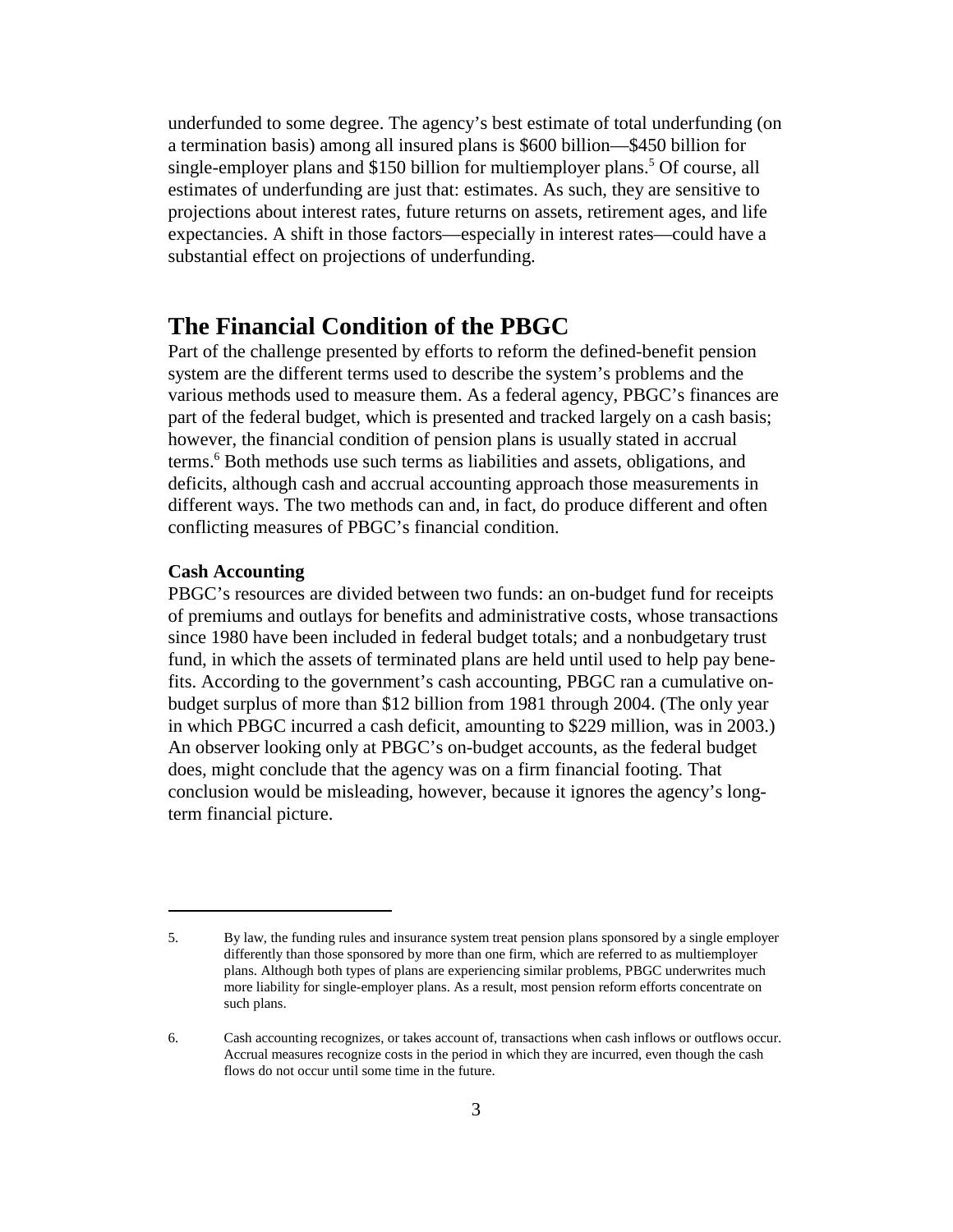#### **Accrual Accounting and Exposure to Underfunding**

PBGC's overall fiscal health is better measured by looking at the agency's net financial position—the difference between the actuarial value of its assets and the present value of its liabilities.7 Under accrual accounting, the value of PBGC's assets is based on the current fair market value of all cash, bonds, equities, and other holdings of its budgetary and nonbudgetary funds. Its liabilities are calculated as the estimated present value of all future benefits that PBGC is obligated to pay on behalf of plans that have already been terminated, plans whose termination is pending, and plans that PBGC has identified as likely to be terminated.

From the time it began operations in 1975 through 1995, PBGC's net financial position—on an accrual basis—was in deficit. In other words, the total value of the assets it had on hand was not sufficent to cover its projected future benefit payments. (Use of the term "deficit" here should not be confused with annual cash-flow deficits or surpluses.) Starting in 1996, however, PBGC's net financial position moved into positive territory, reaching a peak of \$10 billion in 2000. The agency's financial position moved back to one of deficits in 2002, reaching a record shortfall of \$23.5 billion by the end of 2004.

PBGC's net financial position essentially measures how the resources available to the agency at a given point in time compare with the pension obligations already on its books as well as additional claims from plans whose termination in the near future it considers "probable." Included in the net deficit figure of \$23.5 billion is \$17 billion in claims from plans that the agency has classified as likely to be terminated.

Another measure of PBGC's financial situation is the amount of underfunding among plans for which the agency considers default "reasonably possible." In 2004, PBGC's exposure to claims from such plans stood at \$96 billion. (That "reasonably possible" termination category primarily includes plans sponsored by firms that the financial markets consider to be experiencing some financial distress—indicated by credit ratings below investment-grade—but that are not already included in the "probable" category.) According to PBGC, exposure to claims from plans in the "reasonably possible" termination category has risen dramatically, from about \$5 billion in 2000 to more than \$96 billion today.

<sup>7.</sup> The present value is a single number that expresses a flow of current and future income (or payments) in terms of an equivalent lump sum received (or paid) today. Market interest rates are the basis of the discount rate used to calculate the net present value of plans' liabilities. Interest rates and the present-value calculation of liabilities are inversely related (lower interest rates lead to higher valuations of pension liabilities and vice versa).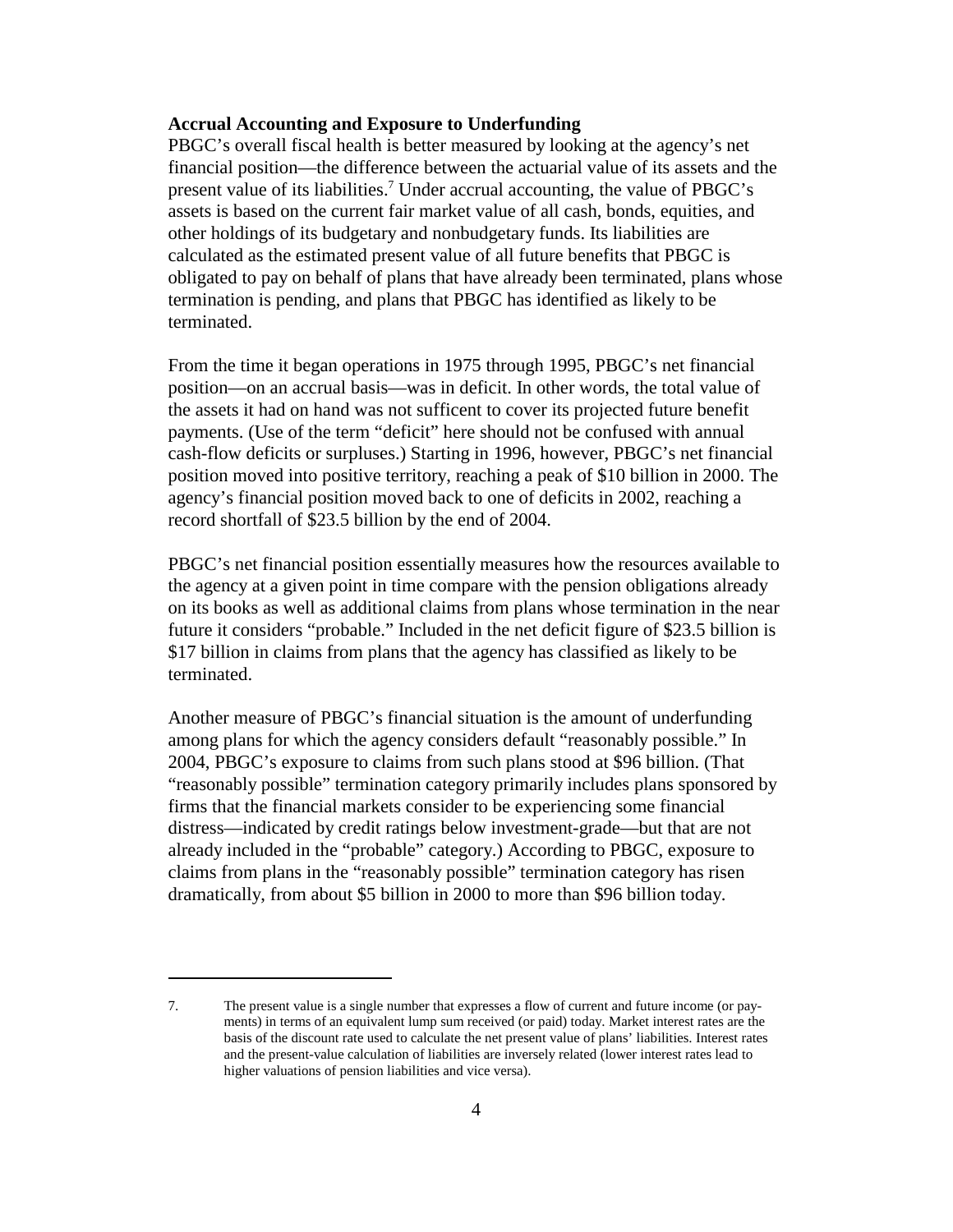#### **PBGC's Solvency**

Although PBGC's fiscal health is best measured in accrual terms, the shortfall between liabilities and benefits will eventually affect the agency's annual bottom line, as measured on a cash basis. Thus far, PBGC has experienced an on-budget deficit only in 2003; it is too early to tell whether the agency will record a cash deficit or a surplus this year. But under its current funding rules and premium structure and the assumptions of the Congressional Budget Office's (CBO's) current economic forecast, there is little doubt that PBGC will soon start running cash deficits for the foreseeable future (see Figure 1). In CBO's projections, the combination of rising benefit obligations and level premium income causes the agency's on-budget fund to be completely exhausted in about 2013.

No precedent exists for how PBGC would proceed if its on-budget fund became insolvent. However, CBO's expectation is that the agency would cover its expenses by increasing the percentage of benefits and other expenses being paid out of its nonbudgetary trust fund. Although CBO does not formally estimate the value of the assets held by that fund, there is a significant likelihood that all of PBGC's assets will be exhausted within the next 20 years.

Under current law, no substantial source of funds is available to PBGC if the agency runs out of money. ERISA makes it clear that PBGC is not backed by the full faith and credit of the U.S. government and has no authority to call upon general revenues to pay benefits. Therefore, if PBGC exhausted all of its holdings, either benefit payments would be drastically cut—perhaps in excess of 90 percent—or lawmakers would have to provide direct assistance from the Treasury.

## **Problems and Policy Issues: Legacy Costs**

Most of the claims that PBGC has recently assumed have been concentrated in a few industries. Nine of the 10 largest claims in the agency's history have come from the airline or steel industries, which account for nearly 70 percent of the dollar value of PBGC's total claims. The most recent example is United Airlines.

In those industries, among others, the competitive position of firms that offer defined-benefit pension plans has deteriorated significantly. That deterioration is likely to prevent such companies from bringing new resources to their underfunded pensions by raising prices and garnering additional revenues from their customers. Changes in policy that require augmented pension funding would impose new costs on sponsors (and consequently losses for shareholders), probably increasing the chances of further bankruptcy filings for purposes of reorganization or liquidation.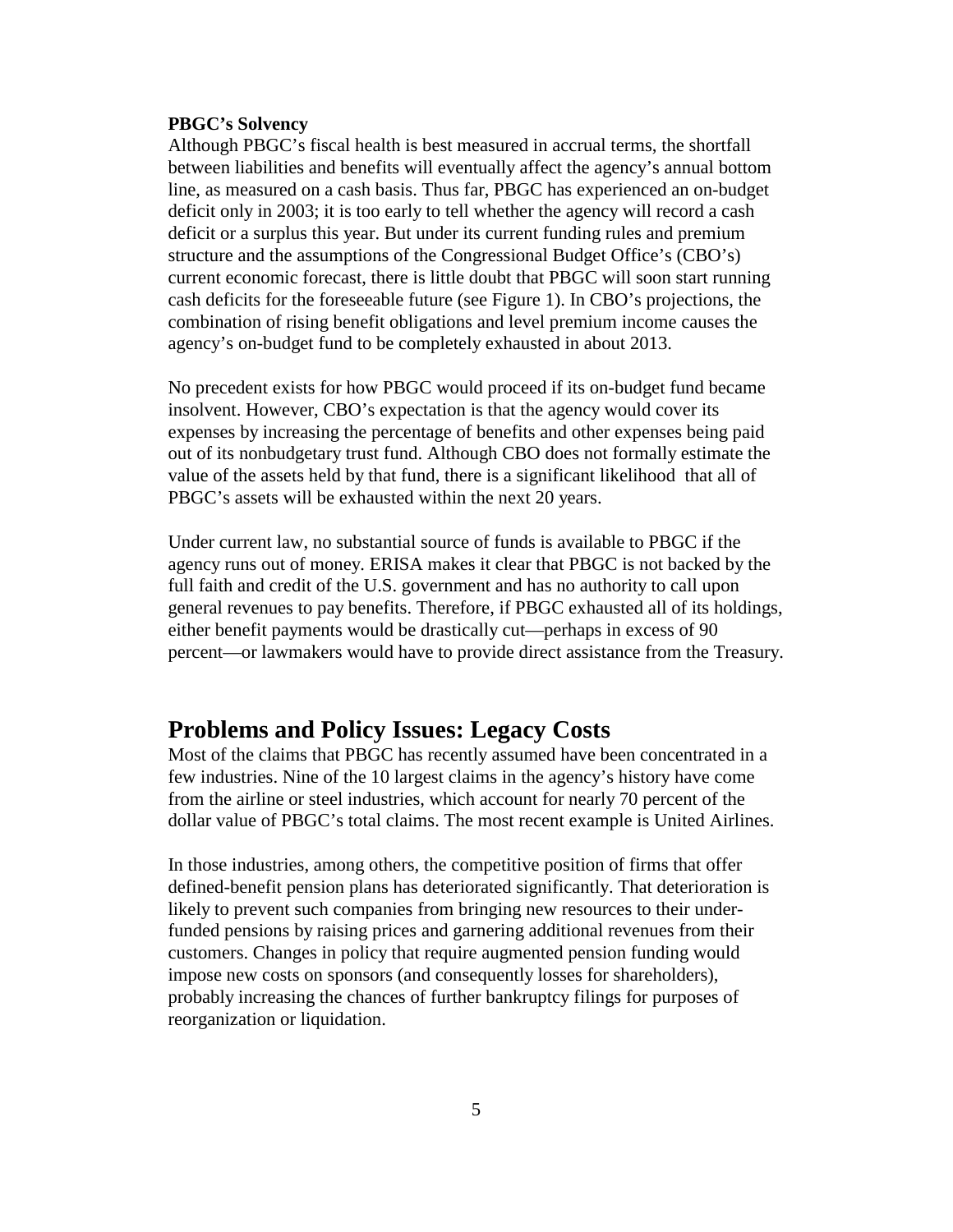#### **Figure 1.**

## **Outlays and Receipts of the Pension Benefit Guaranty Corporation, Fiscal Years 1995 to 2015**



Note: Data for 1995 through 2004 come from *Budget of the United States Government, Fiscal Year 2006*. Figures for 2005 through 2015 are CBO's baseline projections.

In such circumstances, PBGC's assumption of the firm's pension liability might impose losses on workers, either through the limitations on maximum pension benefits that the law mandates or because PBGC itself might have insufficient assets to fully honor current insurance arrangements. Alternatively, plan sponsors could restrain costs by modifying their plans to reduce benefit accruals for current workers or by freezing their plans entirely. Indeed, either of those scenarios could transpire under current law.

## **Problems and Policy Issues: The Future of Defined-Benefit Pensions**

The recent experience of defined-benefit pension plans in the steel and airline industries provides lessons for improving policy in the future. Specifically, it is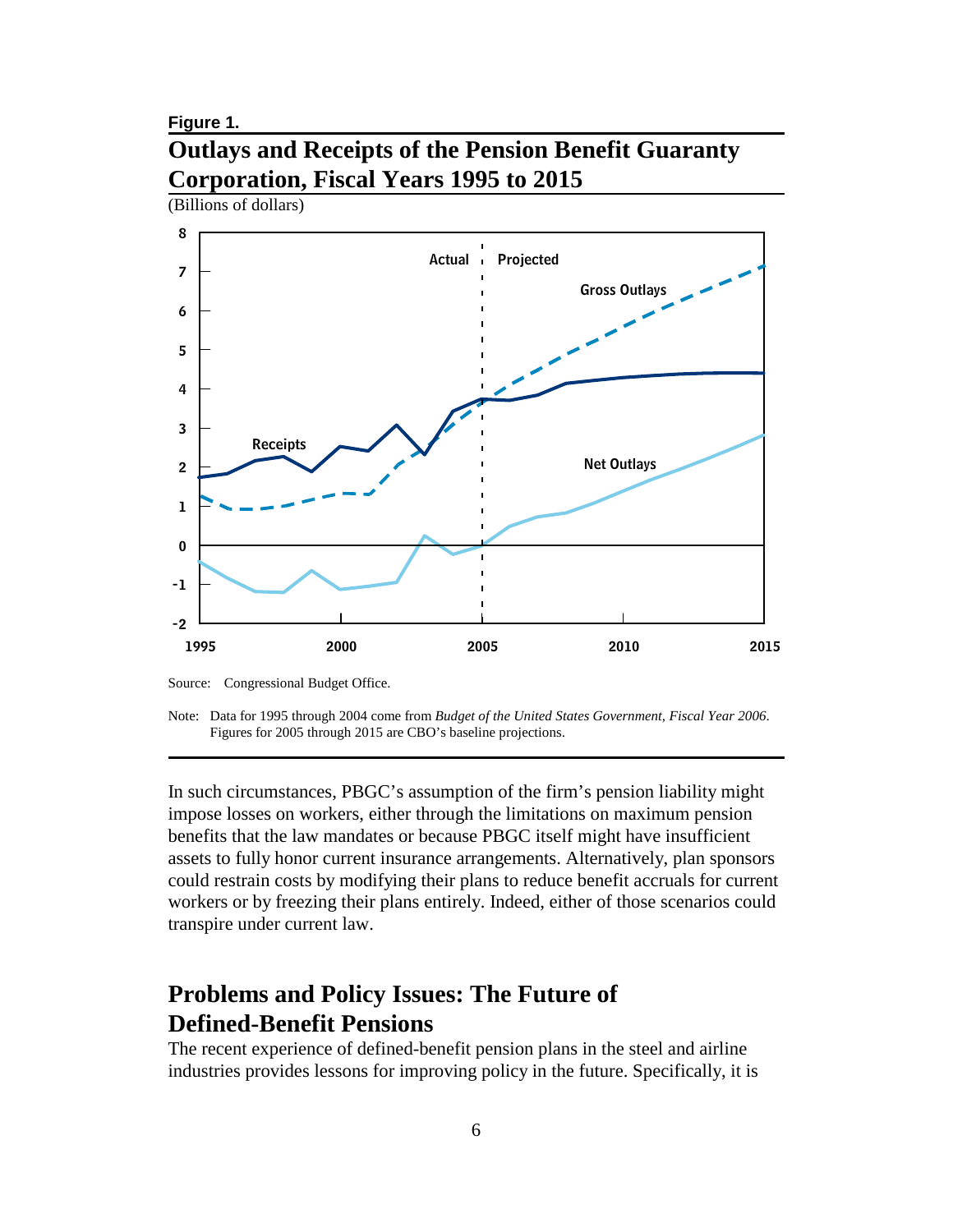impossible to fully anticipate the nature of shifting economic conditions at the level of the firm, the industry, or even the economy as a whole. In that case, if workers and firms wish to continue to use defined-benefit pensions as a component of compensation, it will be important to ensure that those firms either "self-insure" (adequately fund) such compensation or that external insurance (in particular, that provided by PBGC) be structured to provide suitable incentives.

#### **Strengthening Pension Funding Rules**

The current rules governing pension funding were intended to ensure that firms contributed adequate resources to pay promised benefits by the time the benefits came due, while also providing firms with some flexibility as to when and how they made those contributions. However, certain features of those rules may have led to systematic underfunding among a number of defined-benefit plans. Many firms whose pension plans were recently taken over by PBGC used those features to make small or no contributions to their plans in the years leading up to the plans' termination—at which point they presented PBGC with billions of dollars in claims.

In some cases, the funding rules discourage sponsors of plans that are considered fully funded from making additional contributions that could provide them with a greater cushion to absorb the effects of adverse market conditions. In other cases, firms that sponsor underfunded plans are sometimes allowed to reduce or suspend contributions that would serve to make those plans better funded.

For example, the law permits sponsors to make contributions in excess of those required and then to use those amounts as a credit against contributions required in the future—even if subsequent events (such as a drop in the stock market) reduce or eliminate the value of the excess contributions. In addition, some of the formulas used to determine a plan's current liabilities—and therefore the sponsor's contributions—are based on the assumption that the firm sponsoring the plan will stay in business indefinitely. Under such an assumption, the measure of liability will not take into account the full costs that may be incurred by plans nearing termination (such as costs related to the increased number of workers who accept early retirement benefits, the promise of shutdown benefits, or lump-sum payouts), all of which can increase the costs to PBGC in the event that it takes over the plan.<sup>8</sup>

Funding requirements that allow for the long-term smoothing of both asset values and discount rates are among the funding rules that have contributed to wide-

<sup>8.</sup> Shutdown benefits are a form of pension benefit provided to employees when a particular plant or company closes down and ceases operation. They are not included in most calculations of a plan's liabilities, and sponsors do not currently pay premiums for such benefits.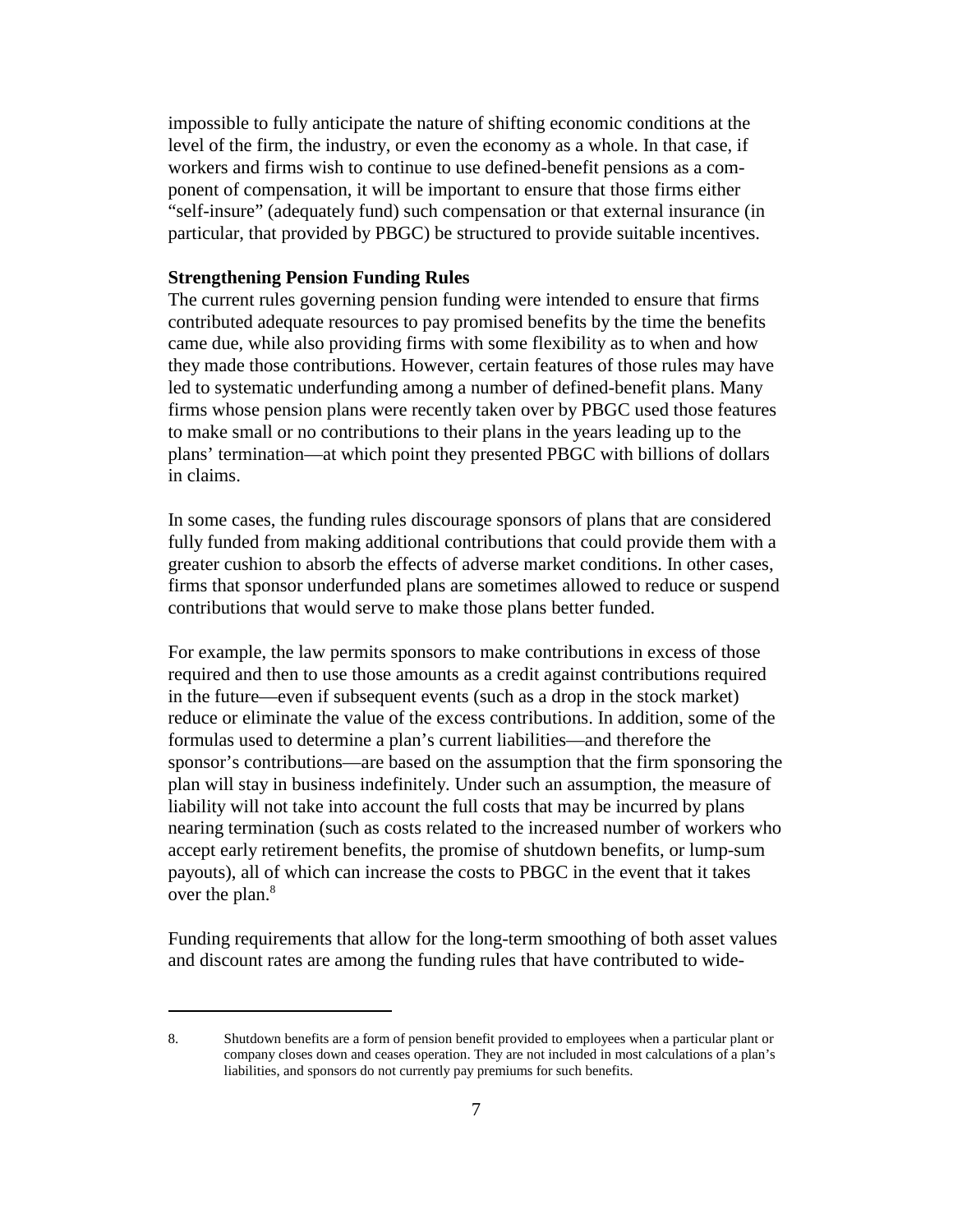spread underfunding. Under the current set of rules, plans' liabilities are assessed on the basis of a four-year weighted average of interest rates; the actuarial value of assets relies on a smoothing method as well. Those rules are designed to dampen the fluctuations in contributions that sponsors would otherwise face in volatile financial markets. However, in rapidly changing markets, the reported funding ratios (assets to liabilities) might be markedly different from those that would be calculated using current market values. In recent years, that has led plans to appear better funded than they actually are. (Of course, in a different economic environment, the reverse could be true.) Some observers have suggested that using current market values of liabilities and assets would encourage plans to invest their assets in a way that better matched the liabilities' duration with the income projected to be received from assets. Such matching would help immunize plans from financial fluctuations and thus moderate the volatility of required contributions.

## **Pricing Pension Insurance**

The underpricing of PBGC's insurance—that is, the current premium structure is a key factor in the agency's present financial difficulties. Premium revenue is the only source of income available to PBGC to cover the shortfall between the liabilities of terminated plans and the value of their assets. CBO expects that under current law, premium income will remain relatively flat—at around \$1 billion annually—whereas benefit payments resulting from both past and future claims will rise from about \$3.5 billion this year to more than \$10 billion in 2015.

A contributing factor to that pattern is that the premium rate paid by sponsors of multiemployer plans has remained constant since 1988, and rates for the two types of premiums charged for single-employer plans have not changed in more than a decade. (One of those premiums is an amount levied per plan participant; the other is calculated on the basis of a plan's underfunding.) $9$  The rates for the premiums are set by statute, and PBGC cannot adjust them, as most insurance providers can, for the losses that past history leads it to expect. The underpricing of PBGC's insurance may also exacerbate a phenomenon known as moral hazard, by which the very existence of insurance leads firms to promise more benefits to workers or provide less funding to their pension plans than they might have in the absence of insurance.

In principle, insurance for defined-benefit pension plans could be provided either through the private sector or by the government. If private markets were used, they would charge premium rates that reflected the likelihood that the insured

<sup>9.</sup> The premium that is levied on underfunding does not always work as intended. Because of loopholes in the premium rules, many plans that are underfunded are not actually required to pay premiums on their underfunding.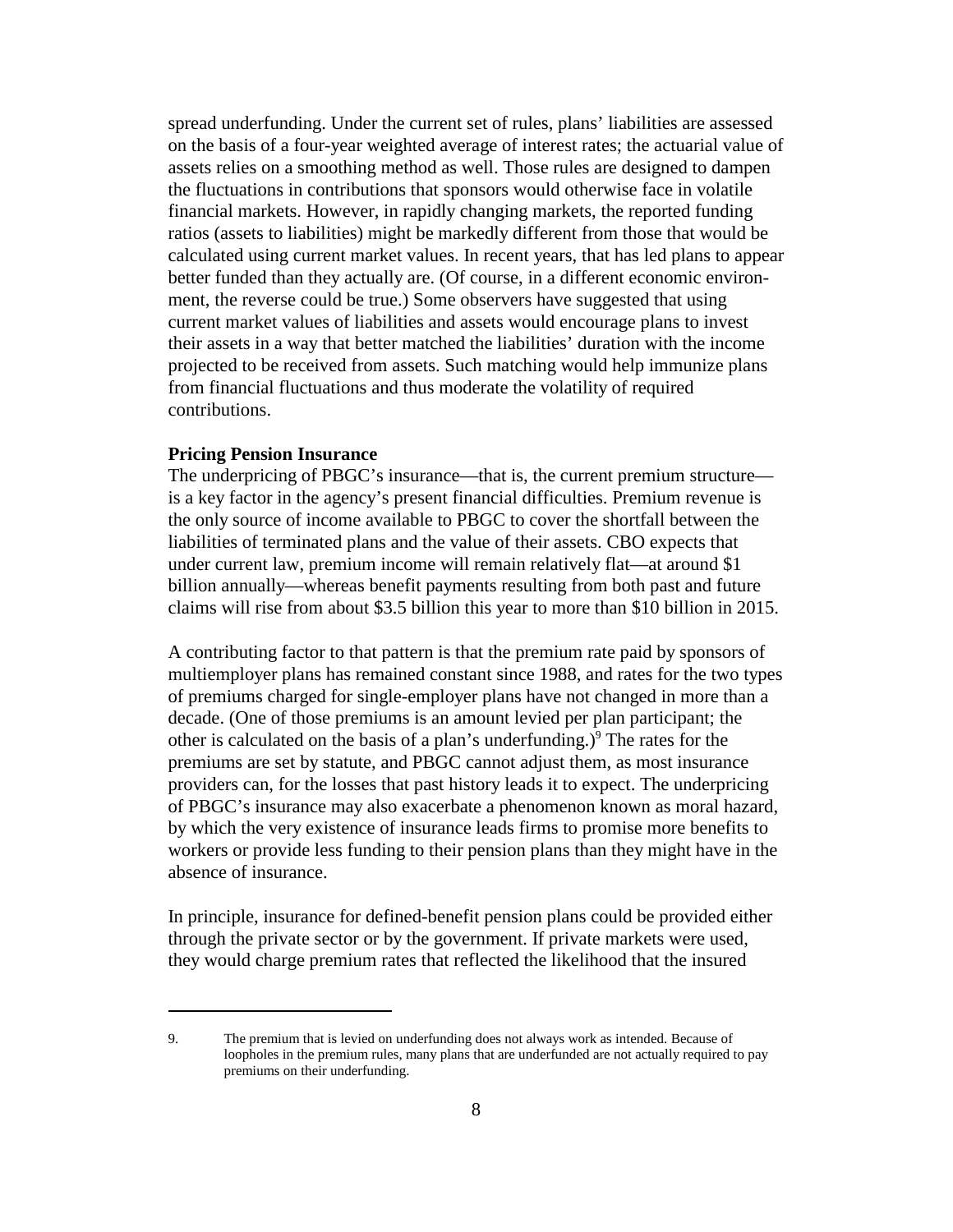event would occur. A fully funded plan with an economically strong sponsor would represent a low potential claim to the insurer and would be charged a smaller premium than an underfunded plan with a financially struggling sponsor—which would present a higher risk and pay commensurately higher premiums.

By contrast, the current practice is to supply pension insurance through PBGC, which is not allowed to fully tailor its premiums to the risks it faces in insuring plans that vary in their likelihood of termination. Although the law specifies that significantly underfunded plans must pay a variable-rate premium based on the amount of their underfunding, the agency is not permitted to distinguish between profitable sponsors that pose little risk of termination and distressed sponsors that threaten the agency with a large-scale claim.

Another issue relevant to the pricing of pension insurance is how premiums should be changed to reflect past versus future claims against PBGC. The estimated shortfall for past claims, as well as some imminent losses, is \$23.5 billion. With estimated underfunding of \$96 billion residing in plans that are classified as having a reasonable possibility of default, it is realistic to expect that PBGC will soon be taking on billions of dollars more in claims. If premiums were set so as to lessen or eliminate the agency's accumulated deficit as well as to accurately reflect its exposure to future claims, ongoing sponsors would be charged substantially more than actuarially fair rates. That kind of system might lead some sponsors of well-funded plans to freeze or terminate their plans, thus actually worsening PBGC's finances by reducing its premium collections. In considering how to finance PBGC in coming years, it would be useful to consider the following as separate issues: (1) how to price pension insurance to cover future risks and provide the proper economic incentives to firms in managing their pension plans, and (2) how to pay for losses that have already been incurred.

The notion that premiums should reflect risk also leads to the conclusion that the measures a firm takes to reduce risk should result in the lowering of its premiums. For example, under such an approach, sponsors that had good credit ratings would face lower premium rates than less creditworthy firms. Similarly, the premium structure should take other factors into account as well, including PBGC's access to nonpension assets in bankruptcy court and contingent liabilities such as shutdown benefits.

#### **Promoting Transparency in Funding and Accounting Rules**

The transparency of the risks within the defined-benefit pension system is another important consideration. Markets work best when full information is available to all of their participants. The current pension system does not do a very good job of providing the kind of information that would be helpful to investors and plans'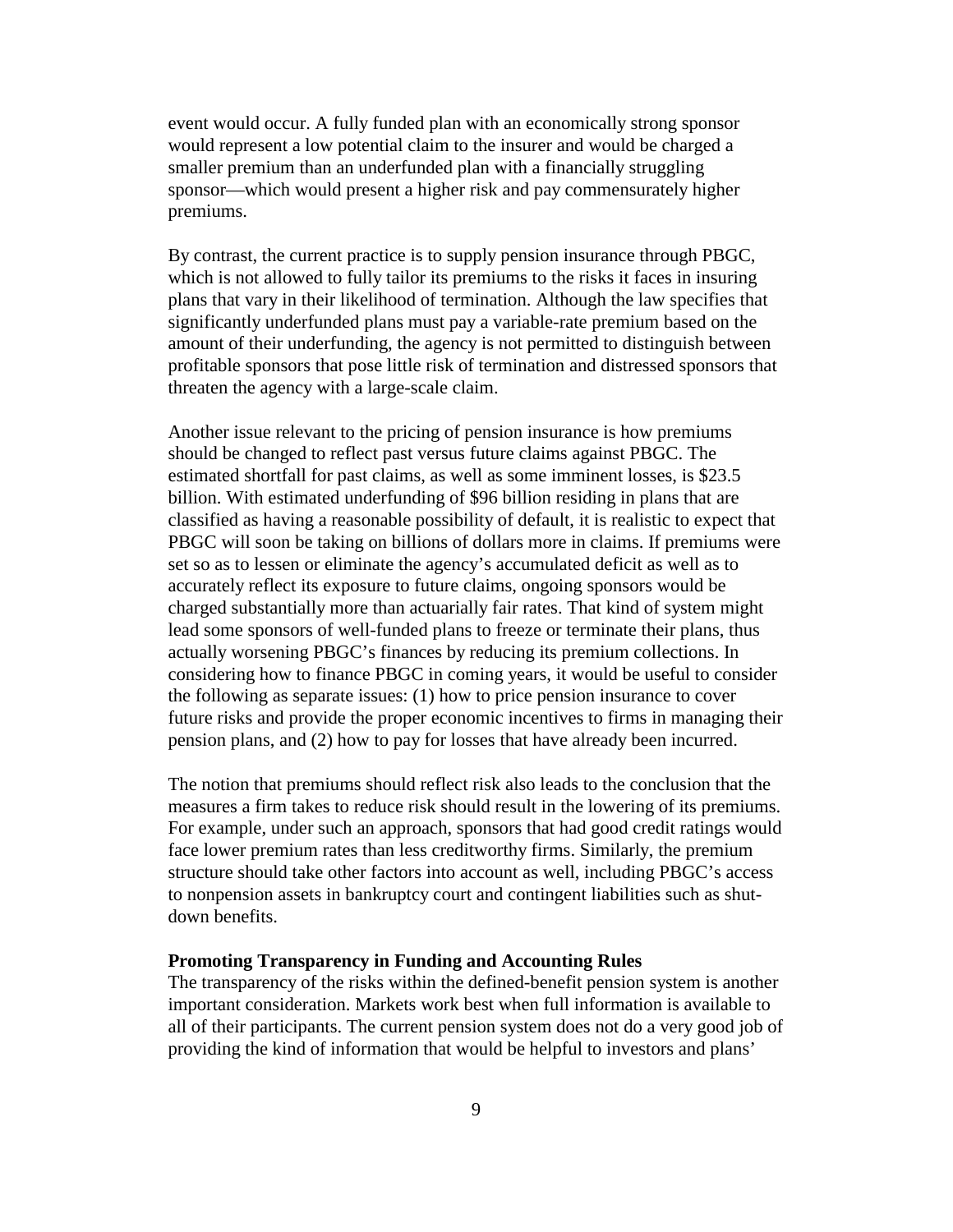participants as well as to policymakers and taxpayers. Funding levels are measured in different ways for different purposes, and information about potential underfunding that is filed with PBGC and other government agencies (such as the Internal Revenue Service) often lags years behind. In some instances, PBGC receives more recent and detailed information about seriously underfunded plans but is prevented by confidentiality laws from releasing those data.

Those delays force investors and plans' participants to rely on corporate reports for timely information about a plan's funding status. However, in issuing their annual reports, firms are allowed to use a variety of interest rates to discount the cost of their pension liabilities.<sup>10</sup> In many cases, companies use a higher interest rate to calculate their plans' liabilities for corporate financial reports than they use to report liabilities to government agencies or to the plan's participants. The higher discount rate makes pension liabilities appear smaller to those who use annual reports to value companies on the basis of their assets and liabilities. The use of different discount rates combined with lack of transparency about funding levels can cause investment markets to undervalue the cost of providing pension benefits; it may also lead workers to underestimate the likelihood that their promised pensions might not be delivered in full.

<sup>10.</sup> The discount rates used in corporate financial reports are governed by the Financial Accounting Standards Board.